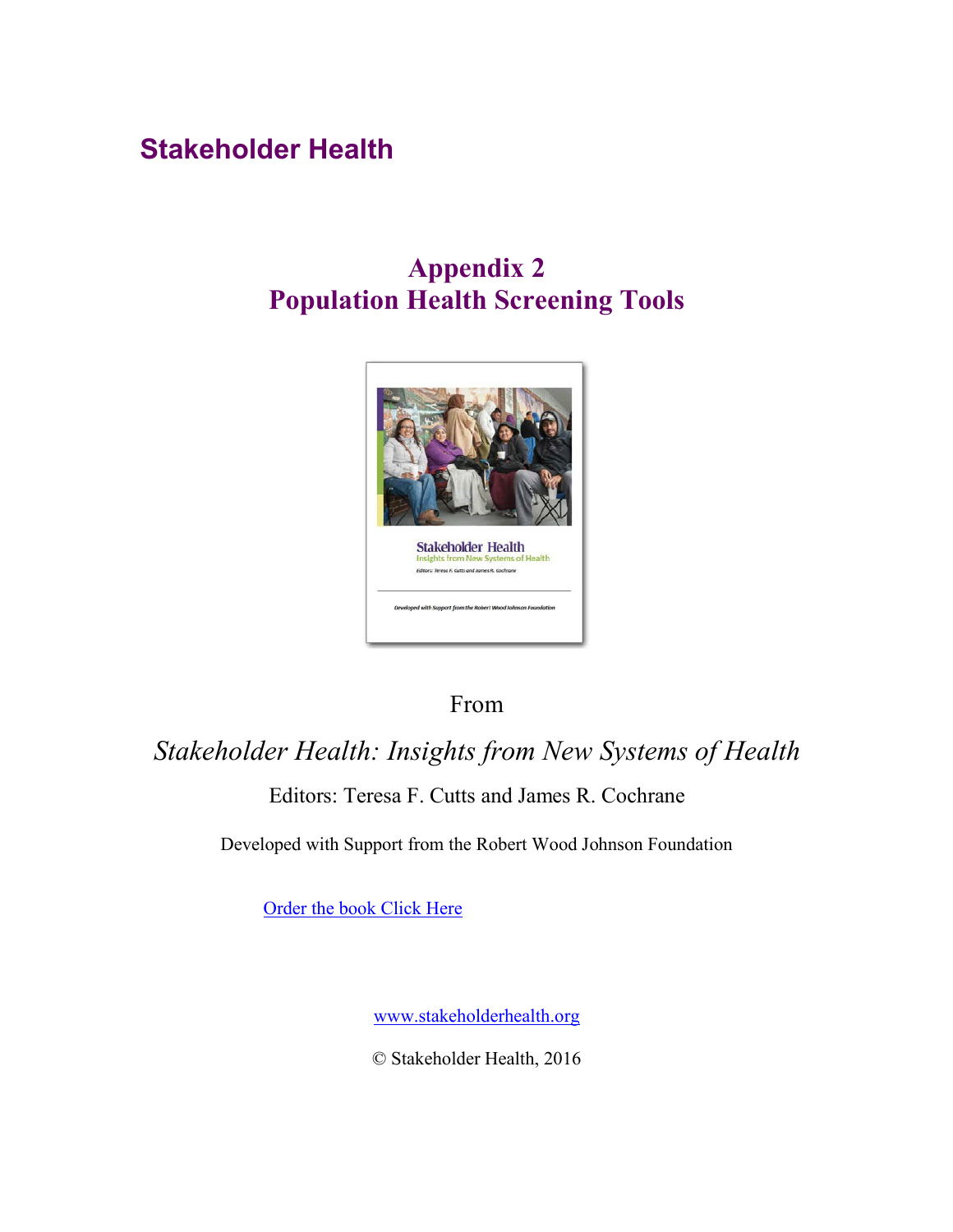# **APPENDIX 2 Population Health Screening Tools**

## **Adverse Childhood Experience (ACE) Questionnaire Finding your ACE Score**

## **While you were growing up, during your first 18 years of life:** 1. Did a parent or other adult in the household often … Swear at you, insult you, put you down, or humiliate you? or Act in a way that made you afraid that you might be physically hurt? **Yes No If yes enter 1**  2. Did a parent or other adult in the household often … Push, grab, slap, or throw something at you? or Ever hit you so hard that you had marks or were injured? **Yes No If yes enter 1**  3. Did an adult or person at least 5 years older than you ever…

Touch or fondle you or have you touch their body in a sexual way? or

Try to or actually have oral, anal, or vaginal sex with you?

- **Yes No If yes enter 1**
- 4. Did you often feel that …

No one in your family loved you or thought you were important or special?

or

Your family didn't look out for each other, feel close to each other, or support each other?

## **Yes No If yes enter 1**

- 5. Did you often feel that …
	- You didn't have enough to eat, had to wear dirty clothes, and had no one to protect you? or

Your parents were too drunk or high to take care of you or take you to the doctor if you needed it? **Yes No If yes enter 1** 

- 6. Were your parents ever separated or divorced?
- **Yes No If yes enter 1**
- 7. Was your mother or stepmother:

Often pushed, grabbed, slapped, or had something thrown at her?

or

Sometimes or often kicked, bitten, hit with a fist, or hit with something hard?

or

Ever repeatedly hit over at least a few minutes or threatened with a gun or knife?

## **Yes No If yes enter 1**

8. Did you live with anyone who was a problem drinker or alcoholic or who used street drugs?

**Yes No If yes enter 1** 

9. Was a household member depressed or mentally ill or did a household member attempt suicide?

**Yes No If yes enter 1** 

10. Did a household member go to prison?

**Yes No If yes enter 1** 

**Now add up your "Yes" answers: This is your ACE Score**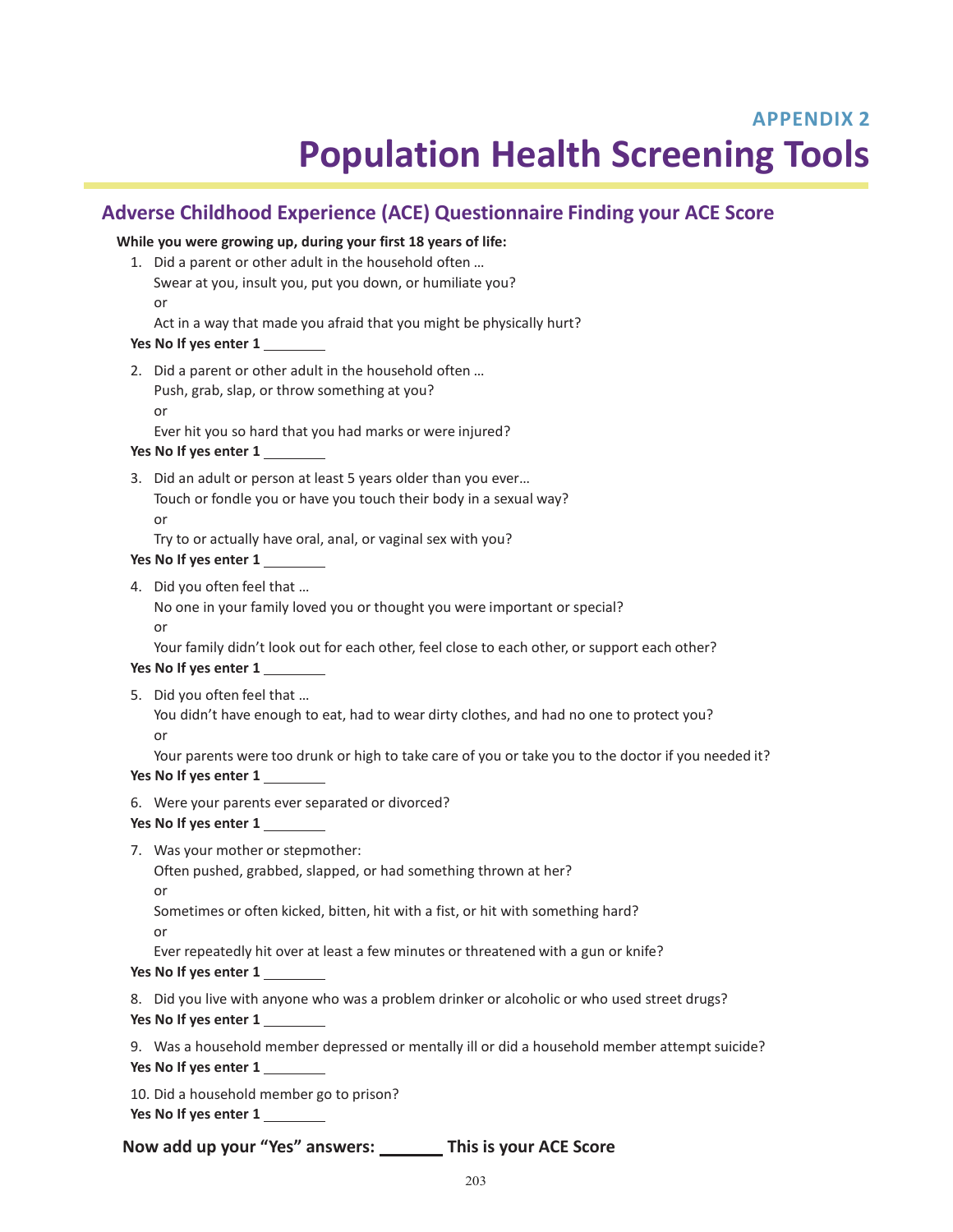## **SBIRT Screening Tools**

## **NIAAA LOW RISK DRINKING GUIDELINES (ENGLISH) SCREENING QUESTIONS PREFACE:**

Would you mind if I ask you some personal questions that I ask all my patients?

These questions help me to provide the best possible care.

## **You do not have to answer them if you feel uncomfortable.**

### **ALCOHOL: FREQUENCY**

1.On average, how many days per week do you drink alcohol? (beer, wine, liquor)

### **ALCOHOL: QUANTITY**

2.On a typical day when you drink, how many drinks do you have?

### **HEAVY EPISODIC DRINKING (HED)**

3. In the last month: What is the maximum number of drinks you had in a 2-hour period?

## **DRUGS: ANY USE**

3. In the past year: How many times have you used an illegal drug, or used a prescription medication for nonmedical reasons?

**Drinking-Days per Week x Drinks per Day = Drinks per Week** 

## **NIAA GUIDELINES FOR LOW-RISK DRINKING**

|              | <b>Risky Drinking</b> | <b>Heavy Episodic Drinking</b><br>(HED) |
|--------------|-----------------------|-----------------------------------------|
| Men          | > 14 drinks/week      | 5+ drinks in 2 hours                    |
| <b>Women</b> | > 7 drinks/week       | 4+ drinks in 2 hours                    |
| Pregnant     | Any                   | Any                                     |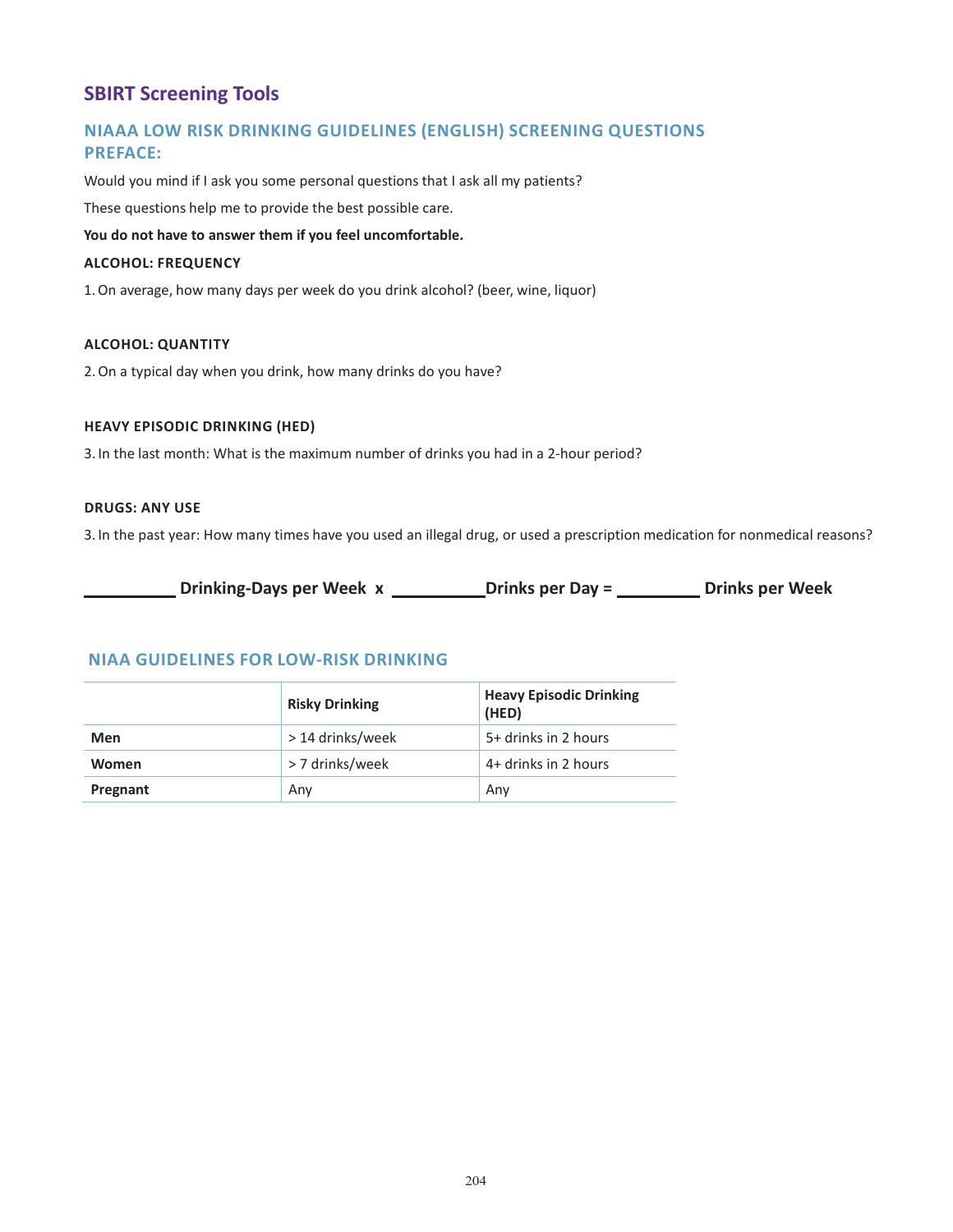## **Audit**

## **Box 4**

## **The Alcohol Use Disorders Identificatioh Test: Interview Version**

Read questions as written. Record answers carefully. Begin the AUDIT by saying "Now I am going to ask you some questions about your use of alcoholic beverages during this past year." Explain what is meant by "alcoholic beverages" by using local examples of beer, wine, vodka, etc. Code answers in terms of "standard drinks". Place the correct answer number in the box at the right.

| 1. How often do you have a drink containing alco-<br>hol? $=$<br>(0) Never [Skip to Qs 9-10]<br>(1) Monthly or less<br>$(2)$ 2 to 4 times a month<br>$(3)$ 2 to 3 times a week<br>(4) 4 or more times a week                                    | 6. How often during the last year have you needed<br>a first drink in the morning to get yourself going<br>after a heavy drinking session?<br>$(0)$ Never<br>(1) Less than monthly<br>(2) Monthly<br>(3) Weekly<br>(4) Daily or almost daily |  |  |  |  |
|-------------------------------------------------------------------------------------------------------------------------------------------------------------------------------------------------------------------------------------------------|----------------------------------------------------------------------------------------------------------------------------------------------------------------------------------------------------------------------------------------------|--|--|--|--|
| 2. How many drinks containing alcohol do you have<br>on a typical day when you are drinking?<br>$(0)$ 1 or 2<br>$(1)$ 3 or 4<br>$(2)$ S or 6<br>$(3)$ 7, 8, or 9<br>$(4)$ 10 or more                                                            | 7. How often during the last year have you had a<br>feeling of guilt or remorse after drinking?<br>$(0)$ Never<br>(1) Less than monthly<br>(2) Monthly<br>(3) Weekly<br>(4) Daily or almost daily                                            |  |  |  |  |
| 3. How often do you have six or more drinks on one<br>occasion?<br>$(0)$ Never<br>(1) Less than monthly<br>(2) Monthly<br>(3) Weekly<br>(4) Daily or almost daily<br>Skip to Questions 9 and 10 if Total Score<br>for Questions $2$ and $3 = 0$ | 8. How often during the last year have you been<br>unable to remember what happened the night<br>before because you had been drinking?<br>$(0)$ Never<br>(1) Less than monthly<br>(2) Monthly<br>(3) Weekly<br>(4) Daily or almost daily     |  |  |  |  |
| 4. How often during the last year have you found<br>that you were not able to stopdrinking once you<br>had started?<br>$(0)$ Never<br>(1) Less than monthly<br>(2) Monthly<br>(3)'Weekly<br>(4) Daily or almost daily                           | 9. Have you or someone else been injured as a<br>result of your drinking?<br>(0)<br>No<br>(2)<br>Yes, but not in the last year<br>Yes, during the last year<br>(4)                                                                           |  |  |  |  |
| 5. How often during the last year have you failed to<br>do what was normally expected from you<br>because of drin ing?<br>$(0)$ Never<br>(1) Less than monthly<br>(2) Monthly<br>(3) Weekly<br>(4) Daily or almost daily                        | 10. Has a relative or friend or a doctor or another<br>health worker been concerned about your drink-<br>ingor suggested you cut down?<br>$(0)$ No<br>(2) Yes, but not in the last year<br>(4) Yes, during the last year                     |  |  |  |  |
| Record total of specific items here<br>If total is greater than recommended cut-off, consult User's Manual.                                                                                                                                     |                                                                                                                                                                                                                                              |  |  |  |  |

An AUDIT score 2: 8 is recommended as an indicator of hazardous or hannful alcohol use, as well as possible alcohol dependence. Since the effects of alcohol vary with average body weight and differences in metabolism, establishing the cut off point for all women and men over age 65 one point lower at a score of7 will increase sensitivity for these population groups.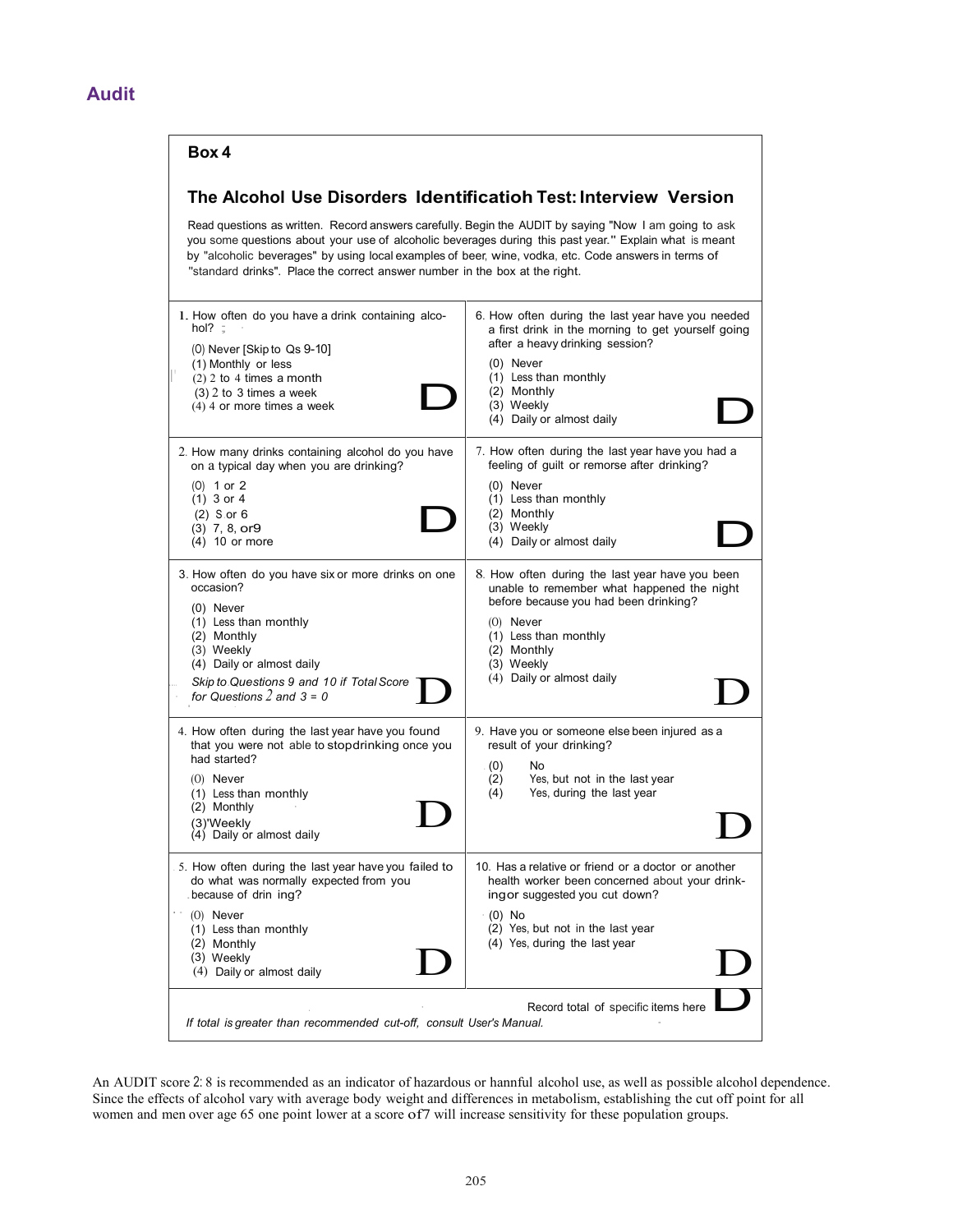## **Audit-C**

*Please circle the answer that is correct for you.*

- **1. How often do you have a drink containing alcohol? SCORE** Never (0) Monthly or less (1) Two to four times a month (2) Two to three times per week (3) Four or more times a week (4)
- **2. How many drinks containing alcohol do you have on a typical day when you are drinking?**
	- 1 or 2 (0) 3 or 4 (1) 5 or 6 (2) 7 to 9 (3) 10 or more (4)
- **3. How often do you have six or more drinks on one occasion?** Never (0) Less than Monthly (1) Monthly (2) Two to three times per week (3) Four or more times a week (4)

## **TOTAL SCORE**

**Add the number for each question to get your total score.** 

Maximum score is 12. A score of > 4 identifies 86% of men who report drinking above recommended levels or meets criteria for alcohol use disorders. A score of > 2 identifies 84% of women who report hazardous drinking or alcohol use disorders.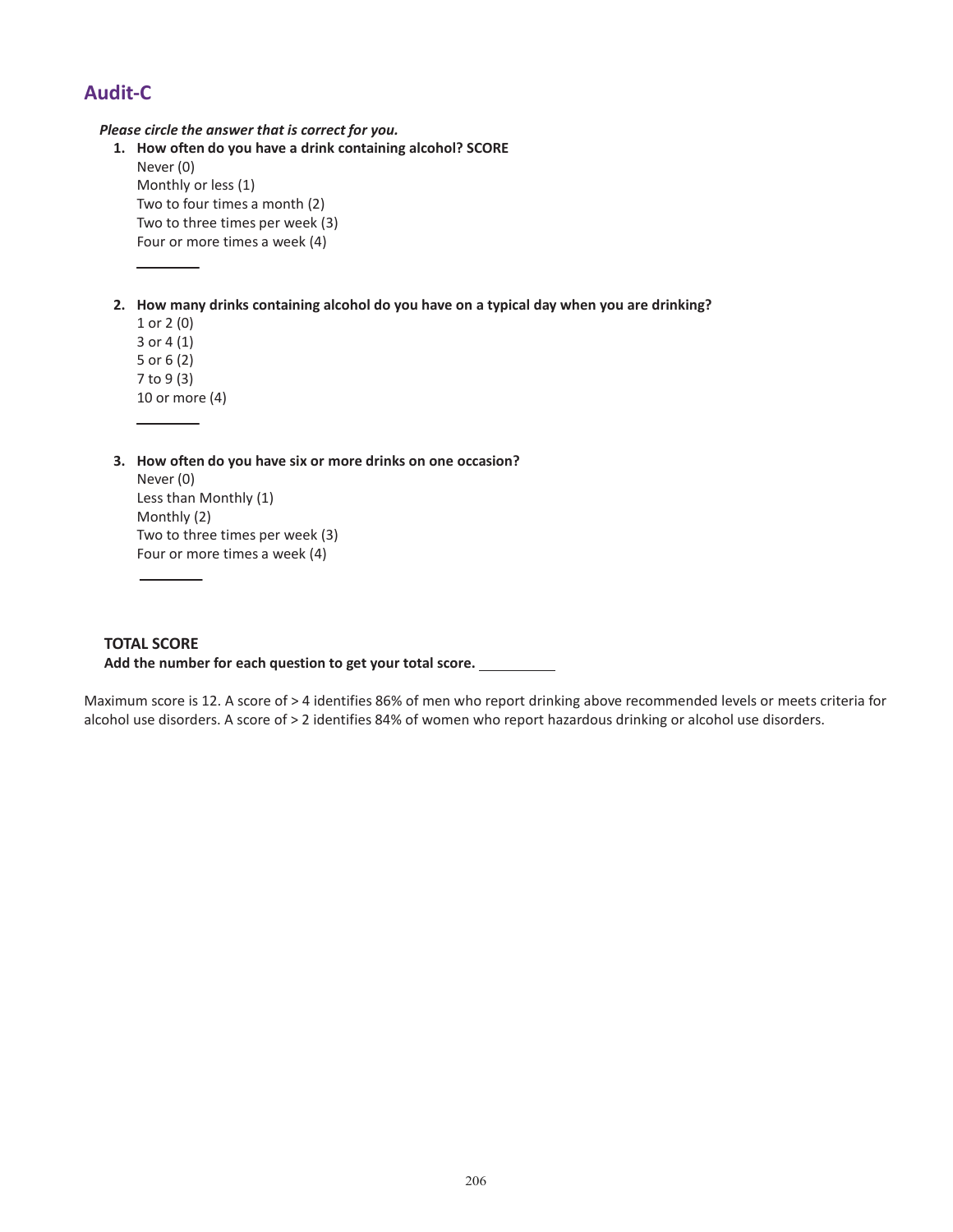## **Patient Health Questionnaire (PHQ-9)**

Over the last 2 weeks, how often have you been bothered by any of the following problems? (Use "✔" to indicate your answer)

|                                                                                                                                                                                     | Not at all | Several days | More than<br>half the days | <b>Nearly</b><br>every day |
|-------------------------------------------------------------------------------------------------------------------------------------------------------------------------------------|------------|--------------|----------------------------|----------------------------|
| 1. Little interest or pleasure in doing things                                                                                                                                      | $\Omega$   | 1            | 2                          | 3                          |
| 2. Feeling down, depressed, or hopeless                                                                                                                                             | 0          | 1            | $\overline{2}$             | 3                          |
| 3. Trouble falling or staying asleep, or sleeping too much                                                                                                                          | $\Omega$   | 1            | 2                          | 3                          |
| 4. Feeling tired or having little energy                                                                                                                                            | 0          | 1            | 2                          | 3                          |
| 5. Poor appetite or overeating                                                                                                                                                      | $\Omega$   | 1            | 2                          | 3                          |
| 6. Feeling bad about yourself $-$ or that you are a failure or<br>have let yourself or your family down                                                                             | $\Omega$   | $\mathbf{1}$ | $\overline{2}$             | 3                          |
| 7. Trouble concentrating on things, such as reading the<br>newspaper or watching television                                                                                         | $\Omega$   | 1            | $\overline{\phantom{a}}$   | 3                          |
| 8. Moving or speaking so slowly that other people could have<br>noticed? Or the opposite $-$ being so fidgety or restless<br>that you have been moving around a lot more than usual | $\Omega$   | 1            | 2                          | 3                          |
| 9. Thoughts that you would be better off dead or of hurting<br>yourself in some way                                                                                                 | $\Omega$   |              | $\overline{\phantom{a}}$   | 3                          |

**FOR OFFICE CODING 0 + \_\_\_\_\_\_ + \_\_\_\_\_\_ + \_\_\_\_\_\_** 

**=Total Score:** 

If you checked off any problems, how difficult have these problems made it for you to do your work, take care of things at home, or get along with other people?

❑ Not difficult at all

❑ Somewhat difficult

❑ Very difficult

❑ Extremely difficult

*Developed by Drs. Robert L. Spitzer, Janet B.W. Williams, Kurt Kroenke and colleagues, with an educational grant from Pfizer Inc. No permission required to reproduce, translate, display or distribute.*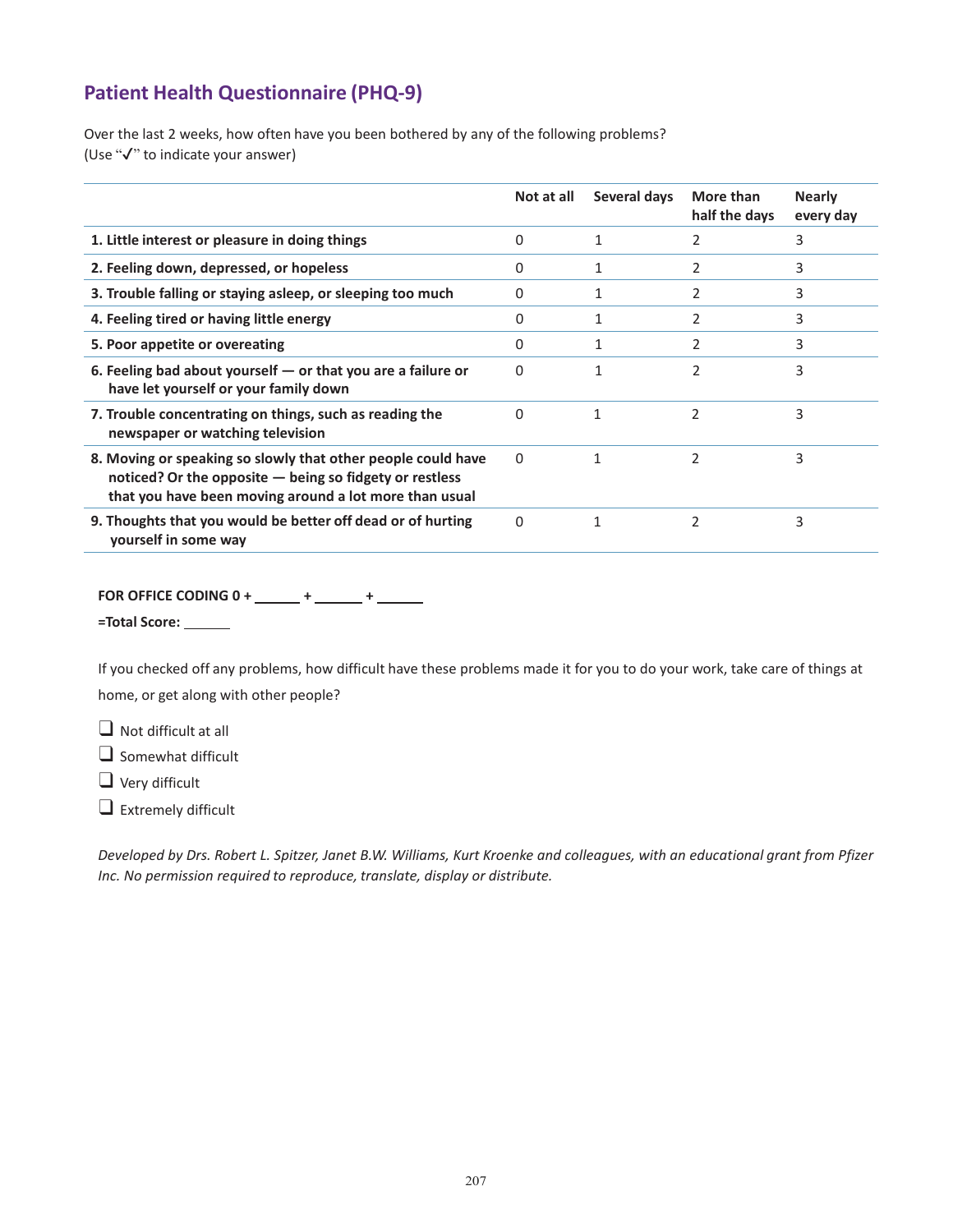## **PHQ-9 Patient Depression Questionnaire**

### *For initial diagnosis:*

1. Patient completes PHQ-9 Quick Depression Assessment.

2. If there are at least 4  $\checkmark$ s in the shaded section (including Questions #1 and #2), consider a depressive disorder. Add score to determine severity.

### *Consider Major Depressive Disorder*

- if there are at least  $5\sqrt{s}$  in the shaded section (one of which corresponds to Question #1 or #2)

### *Consider Other Depressive Disorder*

- if there are 2-4  $\checkmark$ s in the shaded section (one of which corresponds to Question #1 or #2)

**Note:** Since the questionnaire relies on patient self-report, all responses should be verified by the clinician, and a definitive diagnosis is made on clinical grounds taking into account how well the patient understood the questionnaire, as well as other relevant information from the patient.

Diagnoses of Major Depressive Disorder or Other Depressive Disorder also require impairment of social, occupational, or other important areas of functioning (Question #10) and ruling out normal bereavement, a history of a Manic Episode (Bipolar Disorder), and a physical disorder, medication, or other drug as the biological cause of the depressive symptoms.

### *To monitor severity over time for newly diagnosed patients or patients in current treatment for depression:*

1. Patients may complete questionnaires at baseline and at regular intervals (eg, every 2 weeks) at home and bring them in at their next appointment for scoring or they may complete the questionnaire during each scheduled appointment.

2. Add up  $\sqrt{s}$  by column. For every  $\sqrt{s}$ : Several days = 1 More than half the days = 2 Nearly every day = 3

- 3. Add together column scores to get a TOTAL score.
- 4. Refer to the accompanying PHQ-9 Scoring Box to interpret the TOTAL score.

5. Results may be included in patient files to assist you in setting up a treatment goal, determining degree of response, as well as guiding treatment intervention.

## **Scoring: add up all checked boxes on PHQ-9**

For every  $\checkmark$  Not at all = 0; Several days = 1; More than half the days  $= 2$ ; Nearly every day  $= 3$ 

#### **Interpretation of Total Score**

- Total Score Depression Severity
- 1-4 Minimal depression
- 5-9 Mild depression
- 10-14 Moderate depression
- 15-19 Moderately severe depression
- 20-27 Severe depression

PHQ9 Copyright © Pfizer Inc. All rights reserved. Reproduced with permission. PRIME-MD ® is a trademark of Pfizer Inc.